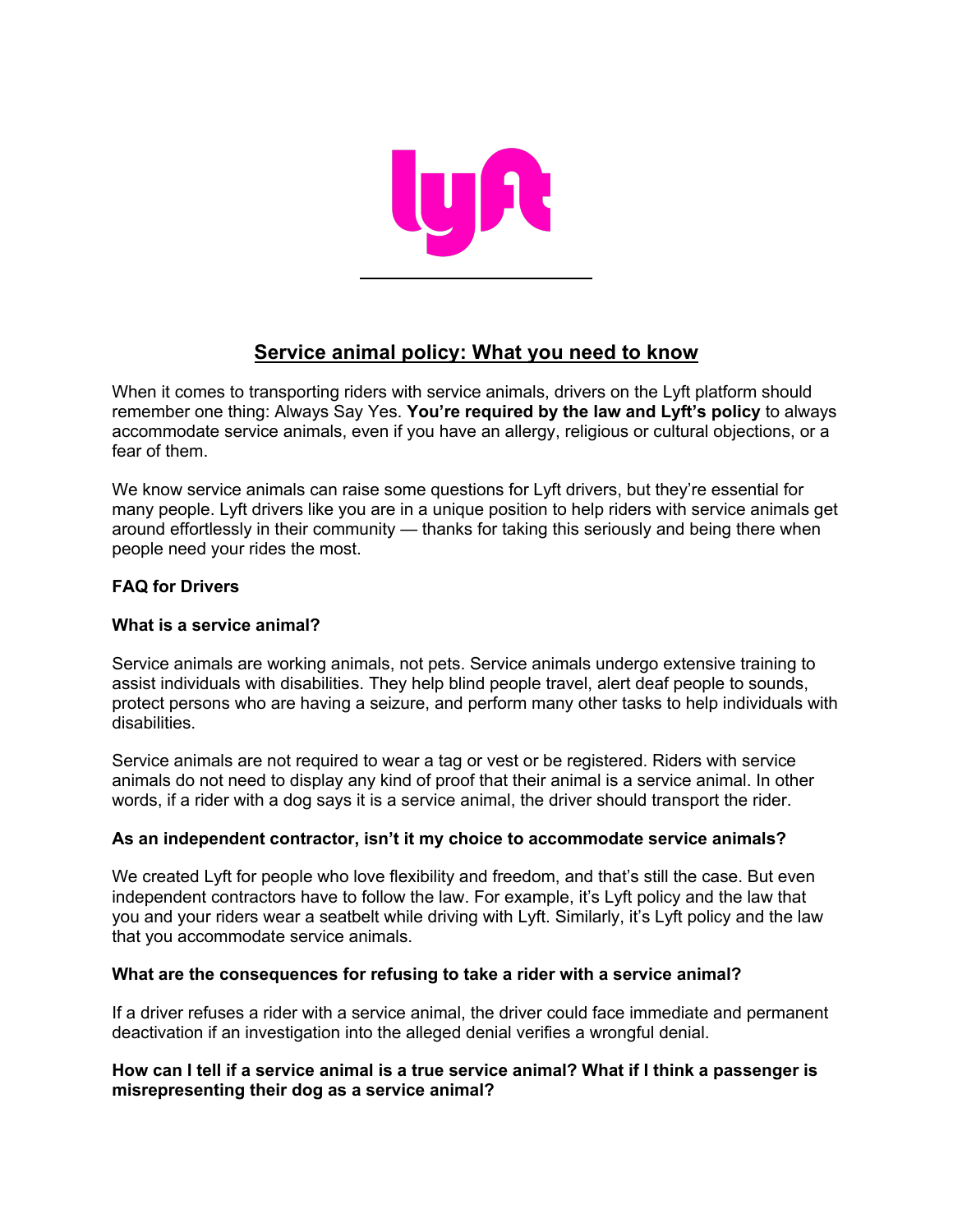The good news is that cases of service-animal fraud are rare in our community and will put passengers at risk of deactivation. But if you want, you may ask two questions of riders who prove to you that the animal in question is a service animal. report their animals are service animals: (1) Is the animal required because of a disability? And (2) what work or task has the animal been trained to perform? These questions will usually

 That said, we don't want you to risk your own deactivation by guessing incorrectly. Some conditions. Not all service animals wear tags, and they come in all shapes and sizes. For these reasons, it's best that you accommodate animals when they're reported to you by riders as passengers use service animals for reasons that aren't obvious, like epilepsy or heart being service animals.

 If you have a question about the policy or would like to report a rider who you suspect is abusing the policy, you should contact Lyft Support and the Service Animal Hotline **after** you've completed the ride.

## **I'm a driver with a service animal — what are the rules?**

 It's Lyft's policy that drivers are permitted to ride with their service animals. However, this may limit the number of passengers you can carry, and some passengers may be uncomfortable or allergic around your service animal and will ask you to cancel their request. It's advised that you call the passenger in advance to notify them of the service animal. If they're unable to ride with your service animal, you must cancel the ride so they can request another driver. Pro-tip: If the request came from nearby, sign out of driver mode for a minute so that you don't receive the passenger's next request.

 To report a Service Animal Policy violation, call 1-844-554-1297 or select 'Contact Support' in the Lyft app or through the Help Center.

## **What about Shared Lyft? What if a rider in my Shared Lyft has an allergy or objection to the service animal?**

 Passengers who request a Shared Lyft should be aware they are more than likely to be riding in a closed environment with another person. Sometimes that means encountering a service animal, just like you might in an elevator, an airplane, or small office.

 If a rider's allergies or objections to the service animal are severe, the rider may ask to request a different ride. If necessary, you may cancel the non-service animal rider's ride without penalty. If you ever have a problem as a driver — or concerns about your rating — reach out to Lyft through the Help Center and we'll guide you through it after the ride.

#### **What if there's no room on a Shared Lyft for a service animal?**

 Service animals often ride at their owners' feet, so you shouldn't need an extra seat. If they do, we've found that other passengers are understanding and will make room for them when necessary. (Note: It's rare that a Shared Lyft will be at capacity at the same time you get a request from someone with a service animal. It's also rare that you'll get a ride with a service animal to begin with.)

#### **Am I required to transport animals that aren't service animals?**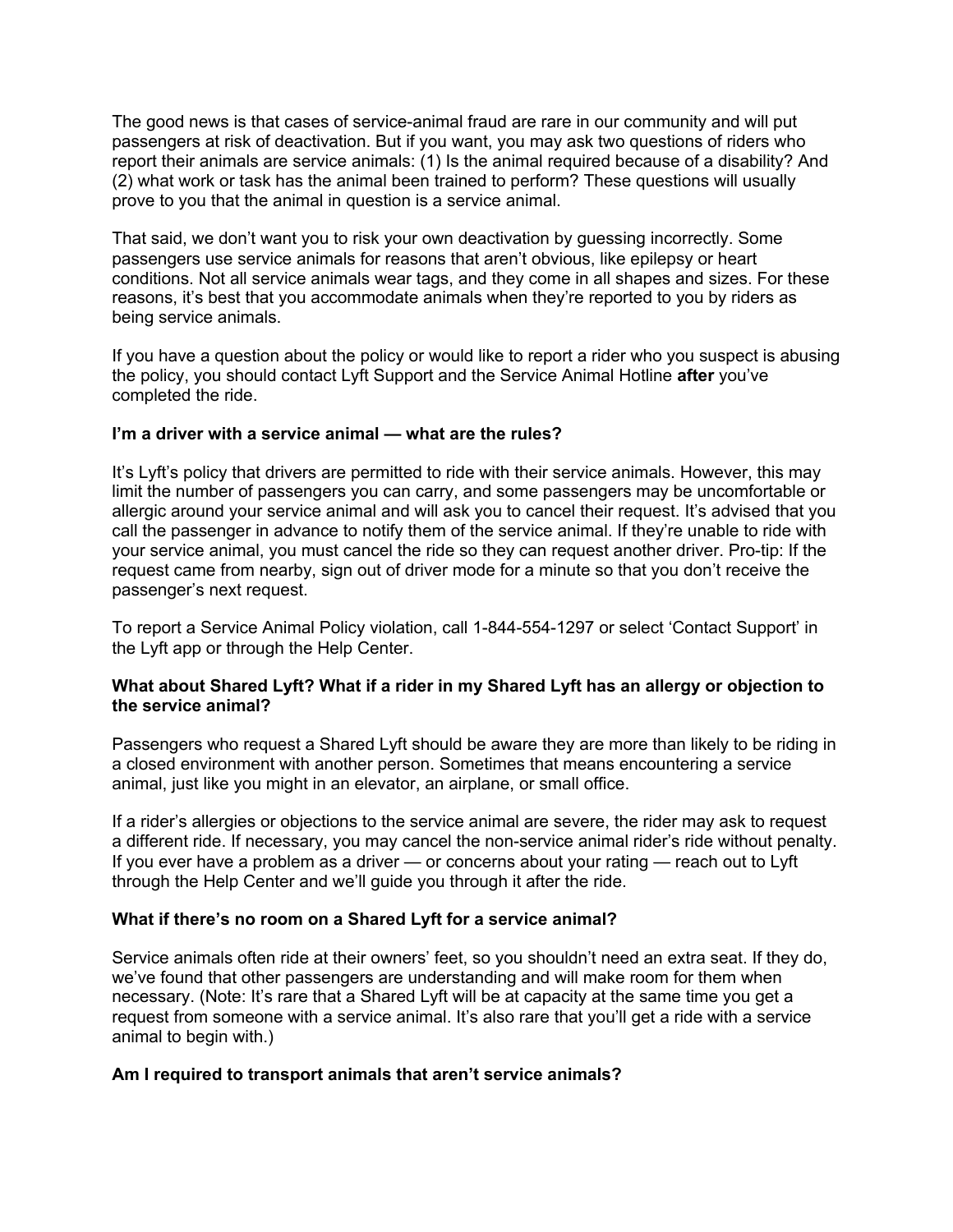you have control to cancel the ride and let support know — it won't impact your cancel rating. If you ask the two questions above and the rider tells you that the animal is not a service animal,

 Although we encourage you to take all animals, emotional support animals aren't covered under our Service Animal Policy or the law so you're not required to accommodate them.

#### **What's the best way to transport a service animal?**

 Riders must be permitted to have their service animal with them at all times and should not be asked to place their service animals in the back or trunk of a vehicle. Many service animals are trained to ride in vehicles or sit on the floor of the rear seat. Some drivers like to carry a towel or blanket in their vehicle and place these items on the seats to protect them.  **How do I report a service animal problem?** 

 Call the Service Animal Hotline at 1-844-554-1297 and we'll assist you. Passengers and drivers who prefer to report a problem in writing may report an issue in the Lyft app or through the Help **Center** 

# **Service Animal Policy**

 State and federal law prohibit drivers providing transportation services arranged through discriminatory conduct in violation of this legal obligation will lose access to the Lyft platform. the Lyft App from denying service to riders with service animals because of the service animals, and from otherwise discriminating against riders with service animals. Drivers who engage in

#### **I. What is a service animal?**

 A service animal is an animal that is trained to work or perform tasks for an individual with a disability. There are many types of service animals. Most service animals are dogs. Common types of service animals include guide dogs, which help blind people travel, and signal dogs, which alert deaf people to relevant sounds. There is no requirement that a service animal wear a tag, be registered, or display any kind of proof that it is a service animal.

#### **II. Legal obligations of drivers**

 Drivers have a legal obligation to transport Riders with Service Animals with no exception for allergies, religious objections, fear of Service Animals, or any other reason not expressly authorized by the ADA. If a driver refuses to drive a rider with a service animal because of the service animal, the driver is in violation of the law and the Lyft Terms of Service to which the driver has agreed.

 The driver may not request that the rider present documentation proving that the rider's animal is a service animal. The law provides that there are only two questions that a driver may ask to confirm that a rider's animal is a service animal: (1) is the animal required because of a disability? And (2) what work or task has the animal been trained to perform?

## **III. Consequences for drivers who unlawfully refuse to transport riders with service animals**